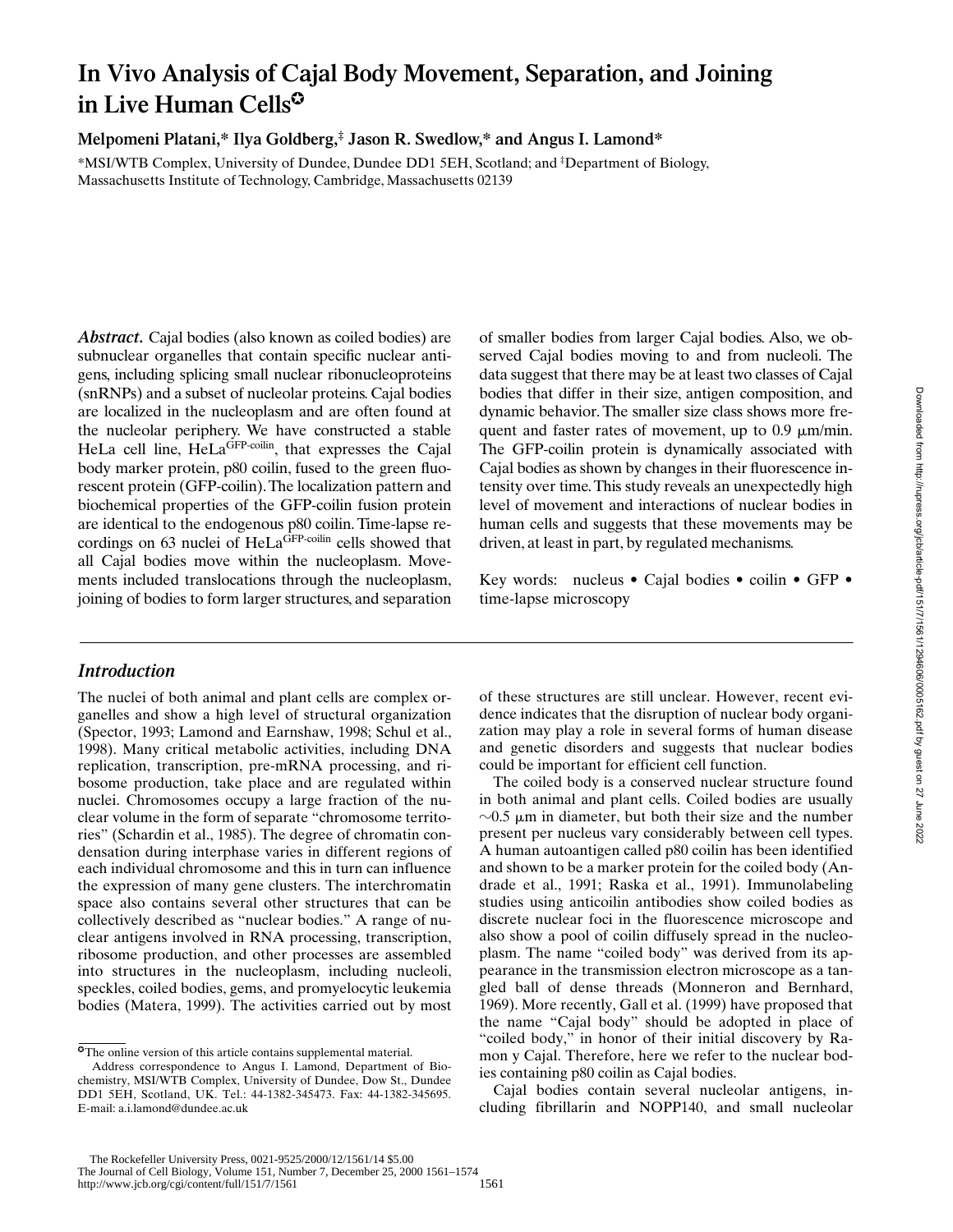$(sno)^1$  RNPs (Matera, 1999). Indeed, they were first identified in neurons and termed nucleolar accessory bodies due to their localization at the nucleolar periphery (Ramon y Cajal, 1903). In somatic animal and plant cells, Cajal bodies are often found at the periphery of the nucleolus. They can also be found within nucleoli in human breast carcinoma cells and in liver cells of hibernating dormice (Malatesta et al., 1994). Transient expression in mammalian cells of a mutated p80 coilin protein, where a single serine residue is changed to aspartate, results in Cajal bodies forming within nucleoli, whereas expression of deletion mutants of p80 coilin can disrupt both nucleoli and Cajal bodies (Bohmann et al., 1995b; Sleeman et al., 1998). The p80 coilin protein has also been shown to interact directly with the nucleolar protein NOPP140 (Isaac et al., 1998). These data indicate that at least one of the roles of the Cajal body likely involves a functional interaction with nucleoli.

Recent studies have provided evidence that Cajal bodies may play a role in the transport and/or maturation of both splicing small nuclear (sn)RNPs and nucleolar snoRNPs. Transient expression of GFP-tagged snRNP Sm proteins in mammalian cells shows that when they enter the nucleus, they first concentrate in Cajal bodies before subsequently moving into a speckled pattern (Sleeman and Lamond, 1999). Injection of fluorescently labeled U3 and U8 snoRNAs into *Xenopus* oocytes results in their transient accumulation in Cajal bodies before they move to the nucleolus (Narayanan et al., 1999). Treatment of cells with Leptomycin B, which inhibits export of newly transcribed snRNA to the cytoplasm and hence stems the flow of snRNP production, also causes depletion of snRNPs from Cajal bodies (Carvalho et al., 1999).

It is likely that Cajal bodies can also play other roles in the nucleus. Several gene loci have been found to preferentially colocalize with Cajal bodies (Callan et al., 1991; Frey and Matera, 1995; Gall et al., 1995; Smith et al., 1995). These include histone gene clusters and loci encoding the U1, U2, and U3 snRNAs. Interestingly, studies using cell lines containing artificial tandem arrays of the U2 snRNA gene cluster showed that their association with Cajal bodies was dependent on transcription of the locus. Inhibition of transcription abolished association of the U2 genes with Cajal bodies (Frey et al., 1999). It is possible that the association of Cajal bodies with specific gene loci could be part of a feedback mechanism regulating gene expression. Alternatively, it could help to supply newly assembled processing factors to highly expressed genes such as histones. Possible clues concerning the function of Cajal bodies come from their known components. In addition to nucleolar and splicing RNPs, several transcription factors have been localized to coiled bodies in specific cell types (Matera, 1999). Based on recent immunolabeling data in *Xenopus* oocytes, Gall et al. (1999) have proposed that Cajal bodies can function as assembly sites for major transcription machineries or "transcriptosomes." Presently, it is not clear whether every Cajal body performs all of the functions discussed above, or alternatively, whether different Cajal bodies may be functionally distinct.

Relatively little is known about the dynamic properties of Cajal bodies. Although Cajal bodies can localize to certain gene loci, this localization might be transient; it has been suggested that Cajal bodies might actually be motile structures (Frey and Matera, 1995). Boudonck et al. (1999) have observed the movement of Cajal bodies in plant cells that express a GFP-tagged U2 snRNP protein. However, the dynamic properties of Cajal bodies have not been analyzed in animal cells. In this study, we report the characterization of a stable HeLa cell line expressing p80 coilin fused to GFP. Using time-lapse fluorescence microscopy, we show that Cajal bodies in animal cells are highly mobile and can both join and separate from one another and move to and from the nucleolus. The data also suggest that Cajal bodies may include at least two distinct forms with different properties.

## *Materials and Methods*

### *Plasmid Construct*

The GFP-coilin full-length cDNA was amplified from pGFP-coilin (Sleeman et al., 1998) using 5' primer CFR31 (5'-TCCCCGCGGCTTGCCGCCAC-CATGGTGAGCAAGGGC-3') and 3' primer CRR31 (3'-CTAGTCTA-GACCTACTGACGACTGCTACTTGAACA-5'), which contain an SacII and an XbaI site, respectively (bold). The resulting PCR fragment was digested with SacII and XbaI and cloned into the pUHG 10-3 plasmid (Gossen and Bujard, 1992) yielding the pTREGFP-coilin plasmid. The SacII–GFPcoilin–XbaI internal portion of plasmid pTREGFP-coilin was sequenced and confirmed to contain the expected sequence. The pUHG 10-3 plasmid contains the Tet-responsive PhCMV promoter. cDNAs inserted downstream of the promoter are responsive to the tTA tetracycline-controlled transactivator protein expressed by the pTet-Off plasmid in the Tet-Off system (Gossen and Bujard, 1992). The HeLa Tet-Off cell line (CLONTECH Laboratories, Inc.), stably expressing the tTA from integrated copies of the pTet-Off plasmid, was used for transfection with the pTREhGFP-coilin and pTK-Hyg (CLON-TECH Laboratories, Inc.) plasmids. pTK-Hyg allows selection of stably transformed cell lines in the presence of hygromycin.

The fibrillarin full-length cDNA was amplified from the human HeLa Marathon-Ready cDNA library (CLONTECH Laboratories, Inc.) using 59 primer FCFP-R1 (59-CCG**GAATTC**CGGGCTCGCCATGAAGC-CAGGA-3') and a 3' primer FCFP-R1 (3'-CCGGAATTCCGTCAGT-TCTTCACCTTGGGGGGTGGCCT-5'), both containing EcoRI sites (bold). The resulting PCR fragment was digested with EcoRI and cloned into the pEYFP-C1 vector (CLONTECH Laboratories, Inc.) to give rise to the pEYFP-fibrillarin plasmid. The EcoRI–YFP-fibrillarin–EcoRI internal portion of the plasmid was sequenced and contained the expected fibrillarin sequence. Transfections were performed using the Effectene transfection reagent (QIAGEN) according to the manufacturer's protocol.

## *Cell Culture Conditions*

 $L$ -glutamine was maintained as a stock of 200 mM in ddH<sub>2</sub>O, geneticin G418 as a stock of 200  $\mu$ g/ml in DME (no supplements), and tetracycline hydrochloride as a 1 mg/ml stock in ddH<sub>2</sub>O at  $-20^{\circ}$ C and diluted to appropriate concentrations in tissue culture medium before use. All cells were grown at 37°C in a humidified 5% CO<sub>2</sub> atmosphere. Transformed GFP-coilin cell line was grown in DME (GIBCO BRL), supplemented with 10% Tet-approved fetal calf serum (CLONTECH Laboratories, Inc.), 2 mM L-glutamine (GIBCO BRL), 100 U/ml penicillin and streptomycin, 200  $\mu$ g/ ml geneticin G418, and 100  $\mu$ g/ml hygromycin and 2  $\mu$ g/ml tetracycline hydrochloride (Gossen and Bujard, 1992). The parental Tet-Off HeLa cell line was grown in DME (GIBCO BRL) supplemented with 10% Tet-approved fetal calf serum (CLONTECH Laboratories, Inc.), 2 mM L-glutamine (GIBCO BRL), and 100 U/ml penicillin and streptomycin (GIBCO BRL). The concentration of geneticin G418 was maintained at  $200 \mu g/ml$ .

### *Cell Transfection and Establishment of the HeLaGFP-Coilin Cell Line*

Transfections were performed after the cells had reached  $\sim$ 80% confluency using Fugene (Roche) and optimal transfection conditions. 2 d after trans-

<sup>&</sup>lt;sup>1</sup>Abbreviations used in this paper: DIC, differential interference contrast; SIP, SMN-interacting protein; SMN, survival of motor neuron; sn, small nuclear; sno, small nucleolar; YFP, yellow fluorescent protein.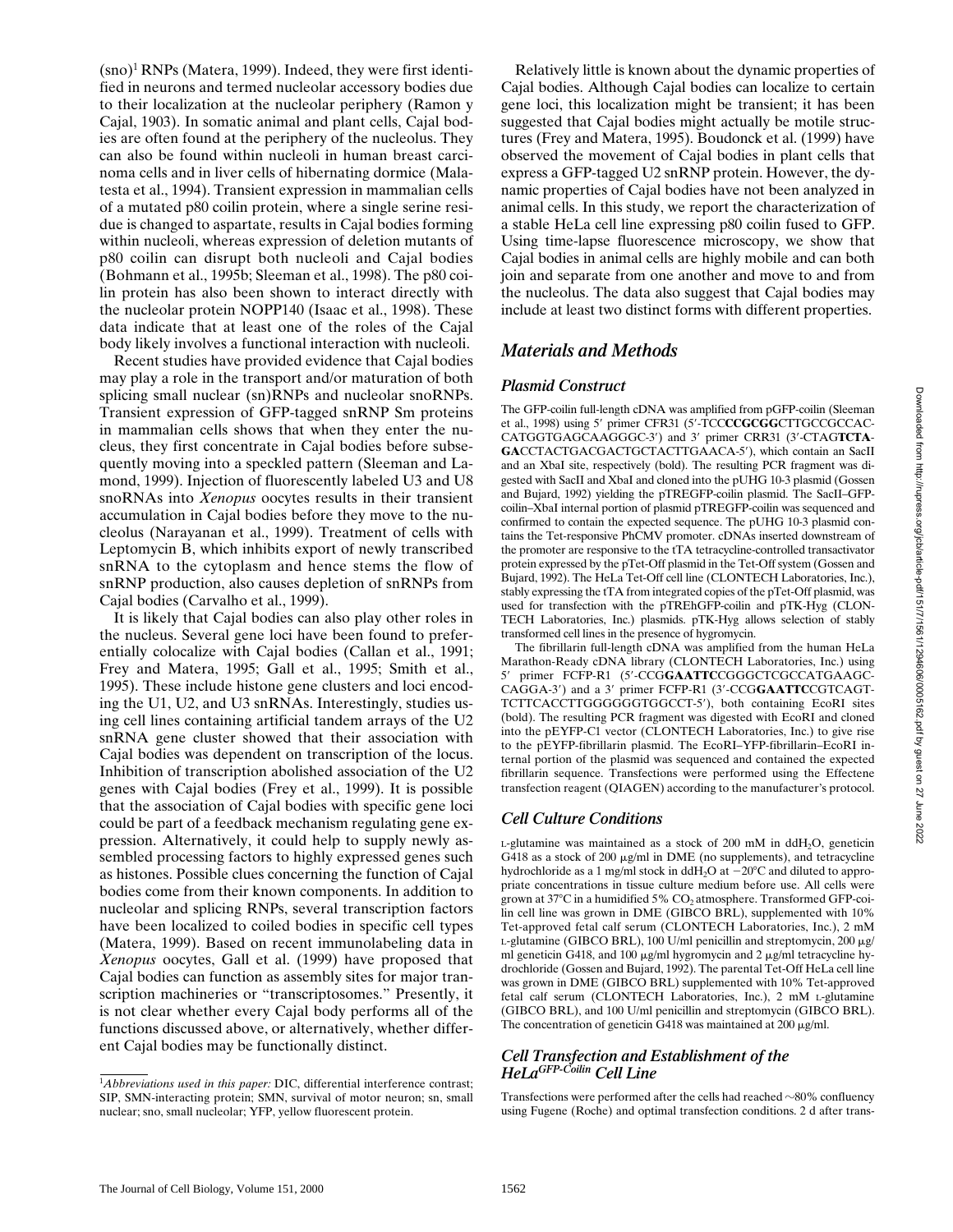fection, hygromycin was added at a concentration of 300  $\mu$ g/ml. During the time of establishment of the cell line, cells were cultured in the presence of tetracycline hydrochloride at a concentration of  $2 \mu g/ml$ . The hygromycin concentration used was optimized for each cell line. After a period of 2–3 wk, healthy large hygromycin-resistant colonies were isolated. Colonies were allowed to grow in the absence of tetracycline for 24 h, and the presence of pTREGFP-coilin was confirmed by fluorescence microscopy. GFPcoilin–expressing clones giving lowest background (uninduced expression levels) and correct localization were further subcloned to give single colony clones where  $\geq$ 90% of the cells were expressing GFP-coilin.

#### *Antibodies, Fixation, and Immunofluorescence*

All fixation, permeablization, and immunostaining were performed at room temperature. Cells grown on glass coverslips (no. 1 1/2) were washed in PBS and fixed for 10 min with paraformaldehyde in CSK buffer (10 mM Pipes, pH 6.8, 10 mM NaCl, 300 mM sucrose, 3 mM MgCl<sub>2</sub>, 2 mM EDTA). Permeablization was performed with 1% Triton X-100 in PBS for 10 min. Cells were subsequently washed in PBS, incubated with 10% goat serum in PBS for 20 min, followed by incubation with primary antibody for 1 h. Three washes with PBS were carried out before incubation with secondary antibody (affinity-purified Texas red–conjugated goat anti–rabbit or goat anti–mouse (Jackson ImmunoResearch Laboratories) for 45 min. Cells were washed in PBS mounted with 0.5% *p*-phenylenediamine in 20 mM Tris, pH 8.8, 90% glycerol, sealed, and left to dry before examination. The following antibodies were used: rabbit anti-p80 coilin polyclonal serum 204/ 10 (dilution 1:500) (Bohmann et al., 1995a); mAb Y12 anti-Sm (dilution 1:500) (Pettersson et al., 1984); 72b9 antifibrillarin (dilution 1:10) (Reimer et al., 1987); mouse monoclonal anti–survival of motor neuron (SMN) protein (dilution 1:10) (Young et al., 2000); and mouse anti–SMN-interacting protein (SIP) (Liu et al., 1997; Young et al., 2000) (dilution 1:10).

#### *Microscopy and Image Analysis*

Immunostained specimens were examined by using a  $40\times$  NA 1.3 or a 1003 NA 1.4 Plan-Apochromat objective. Three-dimensional images were recorded on a Nikon DeltaVision Restoration microscope (Applied Precision, Inc.) equipped with a three-dimensional motorized stage and a Photometrics CH350 camera containing a 1401E charge-coupled device (Eastman Kodak Co.). For each nucleus, 20–24 optical sections separated by 0.2  $\mu$ m were recorded. Exposures were chosen such that images yielded gray scale units between 200 and 2,000, remaining well above the camera dark current but below the 4,096-U maximum.

For live cell imaging, cells were grown on 42-mm glass coverslips (no. 1; Helmut Sauer) in medium containing  $2 \mu g/ml$  tetracycline. First, we imaged living cells in the presence of tetracycline but saw no difference in the size of Cajal bodies or their dynamics compared with cells that were imaged 4–7 h after inducing GFP-coilin expression by tetracyclineremoval. GFP-coilin levels continued to rise up to 24 h after removal of tetracycline (data not shown). We chose to optimize the fluorescence signal but minimize possible effects of overexpression by imaging cells within 4–7 h after induction. HeLa<sup>GFP-coilin</sup> cells were grown in the absence of tetracycline for up to 2 mo with no detectable effect on viability.

Cells were maintained at  $37^{\circ}$ C by use of a closed perfusion chamber (Bachofer). Images were collected using the  $100 \times$  NA 1.4 Plan-Apochromat objective on the DeltaVision microscope. For each nucleus, 20–24 optical sections (depending on the nucleus diameter, typically  $10-12 \mu m$ ) separated by  $0.5 \mu m$  were recorded. In all cases, the Hg lamp excitation light was attenuated with a 1.0-OD neutral density filter. In addition, all images were recorded using a binning of  $2 \times 2$  on the CH350 charge-coupled device camera, yielding an effective pixel size of  $0.102 \times 0.102 \mu m$ . Three-dimensional images were recorded every 2–3 min over a time period of 1–2.5 h. Each exposure lasted 100 ms.

The three-dimensional motorized stage allowed the imaging of up to eight nuclei in each experiment. In total, time-lapse three-dimensional images of 63 nuclei were recorded. Images were corrected for any fluctuations in Hg lamp power and restored by an iterative constrained deconvolution algorithm using an empirically measured point–spread function (Agard et al., 1989; Swedlow et al., 1997). Time-lapse images were viewed as three-dimensional maximum intensity projections of each time point. All of these manipulations were performed using routines contained within the softWoRx image processing package (Applied Precision, Inc.).

To determine whether our imaging protocol affected cell viability, we identified HeLa<sup>GFP-coilin</sup> cells that were entering mitosis and imaged them using the protocol described above. All cells completed mitosis and formed new daughter cells that were indistinguishable from others on the

coverslip (data not shown). In addition, we subjected 40 interphase cells growing in a perfusion chamber (FCS2; Bioptechs) to our standard 2.5-h imaging protocol and then continued to collect three-dimensional images, once every 30 min, for the next 24–36 h. Of these, four cells entered mitosis as judged by the breakdown of the nuclear envelope and appearance of cell rounding 6.5–12 h after the end of rapid data collection. One of these cells completed mitosis. Therefore, our imaging protocol does not prevent progression to mitosis. However, because we cannot exclude that extended incubation in the perfusion chamber may have effects on cell health, we confined the data recording time to 2–2.5 h in this study.

The shape of the nuclei shown in Figs. 2, 5, 6, and 7 are quite variable, even during the period of data collection. This nuclear morphology is a characteristic of both parental and HeLa<sup>GFP-coilin</sup> cell lines (see Fig. 2) and is not induced by phototoxicity or imaging. Cells with similar interphase morphology entered and completed mitosis (data not shown).

All tracking and quantitative analyses were performed on the full timelapse three-dimensional data sets. To identify individual Cajal bodies, a combination of an empirical intensity threshold and object size was used. The segmentation algorithm finds "features" by applying a global threshold to each stack of z-sections. Features are defined as sets of contiguous pixels that are above the specified threshold. The threshold was specified as several standard deviations above the mean pixel value of the stack of z-sections. The threshold is recalculated for each time point.

To calculate feature trajectories of Cajal bodies, distances between the centroids of each feature and centroids of features in the subsequent time point were calculated. The feature in the subsequent time point with the nearest centroid was used for the next point in the trajectory. These simple criteria were sufficient to identify and track most Cajal bodies. All derived trajectories were confirmed by visual inspection.

Once each Cajal body in a time-lapse three-dimensional data set was identified and tracked, the total number of pixels of the Cajal body (i.e., its volume), the total intensity inside the Cajal body, and the centroid of the GFP-coilin signal at each time point were recorded. For analysis of Cajal body sizes (see Fig. 5 B), the identification code for each Cajal body in a single time-lapse three-dimensional data set, its centroid, time point, and volume were entered into the data visualization tool SpotFire Pro (SpotFire, Inc.). The range of volumes in each data set was divided into equal sized bins and displayed as a histogram.

To measure GFP-coilin content of individual Cajal bodies (see Figs. 5, 7, and 9), we measured the total GFP-coilin fluorescence in each Cajal body throughout each time-lapse three-dimensional data set. For every time point, the total fluorescence intensity for each Cajal body was corrected for any errors in volume determination by subtracting the threshold value that was used for identifying the boundary of the Cajal body (see above), multiplied by the number of pixels (volume) contained in that Cajal body. To display Cajal body GFP-coilin and yellow fluorescent protein (YFP)-fibrillarin content on the same scale, the contents were expressed as a percentage of the maximum to yield the normalized GFP-coilin content.

#### *Protein Analysis and Immunoblotting*

For preparation of total cell lysates, cells were first washed twice with icecold PBS and then lysed in 1 ml (per  $\sim 10^6$ – $10^7$  cells) of ice-cold 50 mM Tris-HCl, pH 7.5, 0.5 M NaCl, 1% (vol/vol) NP-40, 1% (wt/vol) sodium deoxycholate, 0.1% (wt/vol) SDS, 2 mM EDTA plus complete protease inhibitor cocktail (Roche) for 5 min. The lysates were homogenized and cleared by passage through a QIAshredder unit (QIAGEN) and centrifuged at 48C for 10 min at 13,000 *g*.

For preparation of salt- and detergent-fractionated total cell lysates (Capco et al., 1982; Fey and Penman, 1988; He et al., 1990),  $\sim$ 10<sup>7</sup> cells were trypsinized and centrifuged in tissue culture medium at 1,000 *g* for 3 min at 4°C. Cells were washed in PBS at 4°C, centrifuged, and the cell pellet was resuspended and incubated in 1 ml of buffer containing 10 mM Pipes, pH 6.8, 300 mM sucrose, 100 mM NaCl, 3 mM  $MgCl<sub>2</sub>$ , 1 mM EGTA, 0.5% Triton X-100, and 0.2 mg/ml PMSF for 5 min at  $4^{\circ}$ C. This was centrifuged at 1,000 *g* for 5 min to produce supernatant A and pellet A. Supernatant A was stored for further analysis while pellet A was resuspended and incubated in 1 ml of 10 mM Pipes pH 6.8, 250 mM ammonium sulfate, 300 mM sucrose, 3 mM  $MgCl<sub>2</sub>$ , 1 mM EGTA, 0.2 mg/ml PMSF for 5 min at 4°C. This was centrifuged at  $4^{\circ}$ C for 5 min at 1,000 g, giving rise to supernatant B and pellet B. Supernatant B was stored for further analysis, and pellet B was resuspended in 0.5 ml of 10 mM Pipes, pH 6.8, 300 mM sucrose, 50 mM NaCl, 3 mM MgCl<sub>2</sub>, 1 mM EGTA, 0.5% Triton X-100 with 400 U/ml of DNase I at  $32^{\circ}$ C for 50 min. This was centrifuged at  $1,000$  g, at  $4^{\circ}$ C for 5 min, giving rise to supernatant C and pellet C. Protein samples from supernatants A–C and pellet C were boiled in SDS sample buffer and analyzed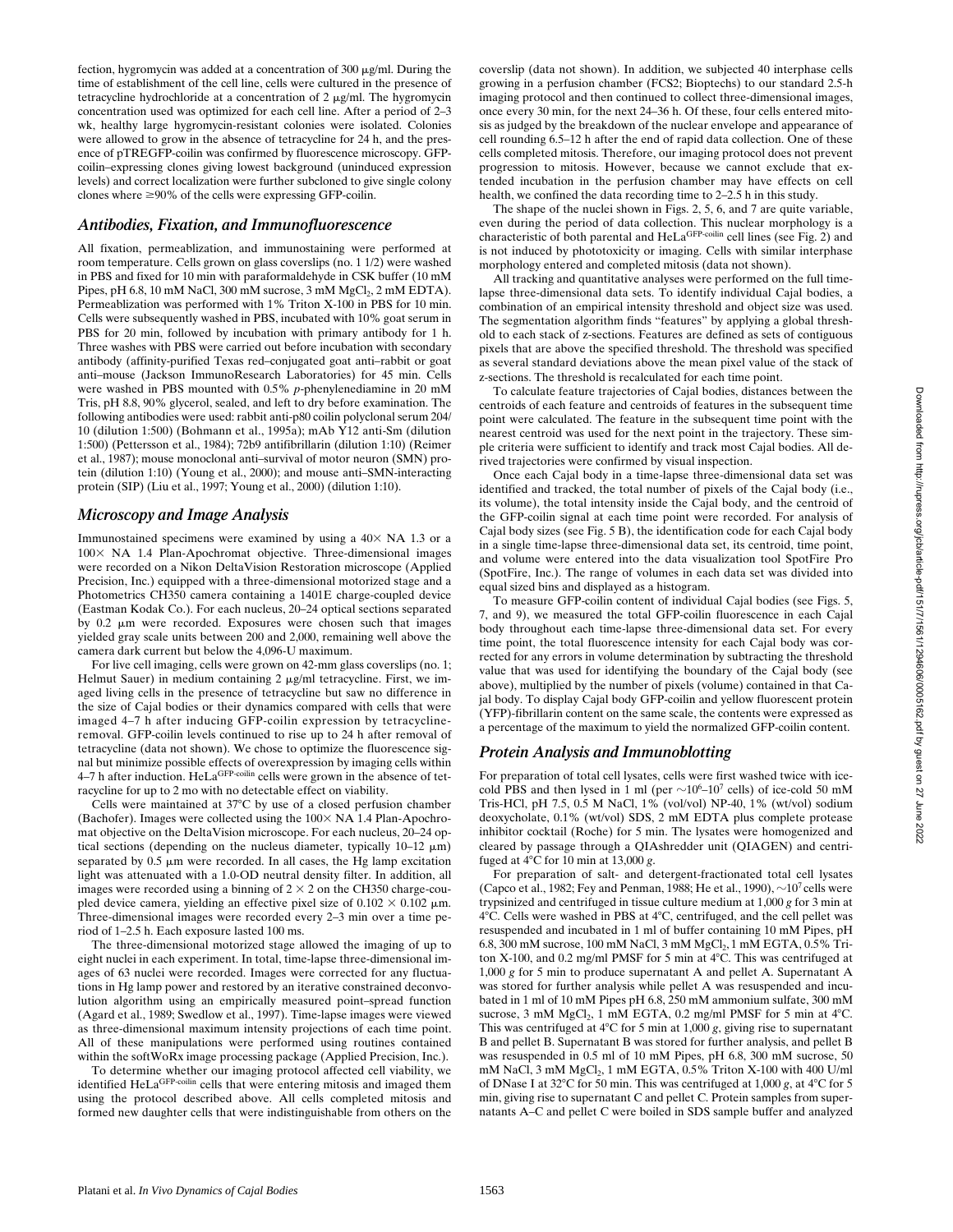by SDS-PAGE. Approximately equal amounts of protein were loaded in each lane, as estimated by Ponceau staining of proteins transferred to nitrocellulose membrane in pilot experiments. Samples were separated on a 10% SDS polyacrylamide gel and electrophoretically transferred to nitrocellulose membrane (Schleicher & Schuell). The membranes were then incubated with mouse 5P10 anticoilin antibody (1:5,000 dilution) (Almeida et al., 1998), detected using mouse HRP conjugate (1:5,000 dilution) (Pierce Chemical Co.) in PBS containing 5% dry milk, 0.15% Tween 20, and detected via chemiluminescence (Amersham Pharmacia Biotech).

#### *Online Supplemental Material*

A time-lapse movie of Fig. 5 A (Video 1) demonstrates the nucleus of an HeLa<sup>GFP-coilin</sup> cell showing Cajal body dynamics. The time interval between frames is 3 min. Each image is a maximum intensity projection. A time-lapse movie of Fig. 6 (Video 2) demonstrates the nucleus of an HeLa<sup>GFP-coilin</sup> cell showing Cajal body dynamics and association with the nucleolus. The time interval between frames is 3 min. Each image is a maximum intensity projection. A higher magnification time-lapse movie of Fig. 7 A (Video 3) demonstrates an HeLa<sup>GFP-coilin</sup> cell nucleus expressing YFP-fibrillarin, showing separation of Cajal bodies and unequal partitioning of YFP-fibrillarin. The time interval between frames is 3 min. Each image is a maximum intensity projection. Time-lapse videos are available at http://www.jcb.org/cgi/content/full/151/7/1561/DC1.

## *Results*

#### *Establishment of an HeLa Cell Line Expressing GFP-Coilin*

An HeLa cell line expressing p80 coilin fused to GFP was constructed to facilitate studies on the dynamics of Cajal bodies in living cells. To do this, we used the human p80 coilin cDNA fused at its  $NH<sub>2</sub>$  terminus to the GFP gene (Sleeman et al., 1998). The resulting fusion protein was inserted into the plasmid vector, pUHD103, in which expression of the fusion protein was under the control of a tetracycline repressible promoter (Fig. 1 A). The resulting vector, pTREGFP-coilin, was transfected into the parental Tet-Off HeLa cell line, and stable transformants that expressed GFP-coilin were isolated (see Materials and Methods). The expression of endogenous p80 coilin and GFP-coilin was analyzed in both the resulting HeLa<sup>GFP-coilin</sup> and the parental HeLa cell lines (Fig.  $1 \overline{B}$ ). Whole cell protein lysates were separated by SDS-PAGE, transferred to nitrocellulose membrane, and probed with an anti-p80 coilin mAb. The endogenous p80 coilin protein was detected at similar levels in both cell lines, independent of the presence of tetracycline (Fig. 1 B, lanes 1–4; 80-kD band). A protein of  $\sim$ 110 kD, corresponding to GFP-coilin, was detected in the HeLa<sup>GFP-coilin</sup> cell line (Fig. 1 B, lanes 3 and 4) and absent from the parental HeLa cell line (Fig. 1 B, lanes 1 and 2). Removal of tetracycline from the medium for  $\sim$ 7 h resulted in an increased level of GFP-coilin in the HeLaGFP-coilin cell line (Fig. 1 B, lanes 3 and 4). However, all clones of transformed HeLa cells showed expression of GFP-coilin even when grown in the presence of high levels of either tetracycline or doxycycline (Fig. 1 B, lane 3; other data not shown). The clone selected for further analysis expressed GFP-coilin at higher levels than the endogenous p80 coilin. However, we observed no difference in either the localization or biochemical behavior of GFP-coilin regardless of the level of expression or tetracycline present in the culture medium. All subsequent analyses were performed using HeLaGFP-coilin cells 4–7 h after removing tetracycline from the medium.

We compared the biochemical properties and localization patterns of the GFP-coilin and endogenous p80 coi-



*Figure 1.* Expression of GFP-coilin. (A) pTREGFP-coilin plasmid. The pTREGFP-coilin plasmid contains the p80 coilin cDNA fused to the 3' end of hGFP gene under the control of the tetracycline-responsive PhCMV promoter. The PhCMV promoter contains the tetracycline-responsive element (TRE), comprising seven copies of the tetracycline operator sequences. Expression of GFP-coilin from the pTREGFPcoilin plasmid in cells containing the tTA regulatory protein is thereby repressed in the presence of tetracycline. The white box represents the SV40 polyadenylation signal. (B) Analysis of coilin proteins in parental HeLa and HeLa<sup>GFP-coilin</sup> cell lines. Whole cell lysates were prepared from parental HeLa cells and from the HeLa<sup>GFP-coilin</sup> cells.  $35 \mu$ g of total cell protein lysates was loaded in each lane, separated by SDS-PAGE, and detected using an anticoilin antibody. Lane 1, parental HeLa cells, no tetracycline; lane 2, parental HeLa cells cultured with 2  $\mu$ g/ml of tetracycline; lane 3, HeLa<sup>GFP-coilin</sup> cells cultured with 2 µg/ml of tetracycline; and lane 4, HeLaGFP-coilin cells, 7 h after removal of tetracycline from the medium. A 110 kD band corresponding to GFP-coilin is detected specifically in the HeLaGFP-coilin cells in lanes 3 and 4. The appearance of GFPcoilin expression at lower levels in lane 3 is a result of incomplete repression by the tTA protein. An 80-kD band corresponding to the endogenous coilin protein is detected in lanes 1–4. (C) Biochemical behavior of endogenous p80 coilin and GFP-coilin. Both the parental HeLa (lanes 1-4) and the HeLa<sup>GFP-coilin</sup> (lanes 5–8) cells were extracted in buffers containing different salt and detergent conditions (see Materials and Methods). Approximately equal amounts of total protein were loaded in each lane, separated by SDS-PAGE, and detected using an anticoilin antibody. Supernatant A (lanes 1 and 5), supernatant B (lanes 2 and 6), supernatant C (lanes 3 and 7), and pellet C (lanes 4 and 8). In the HeLaGFP-coilin cell extracts both the endogenous p80 coilin and the GFP-coilin proteins are specifically detected in supernatant B (lane 6). The endogenous p80 coilin in the parental HeLa cell extracts is also present specifically in supernatant B (lane 2).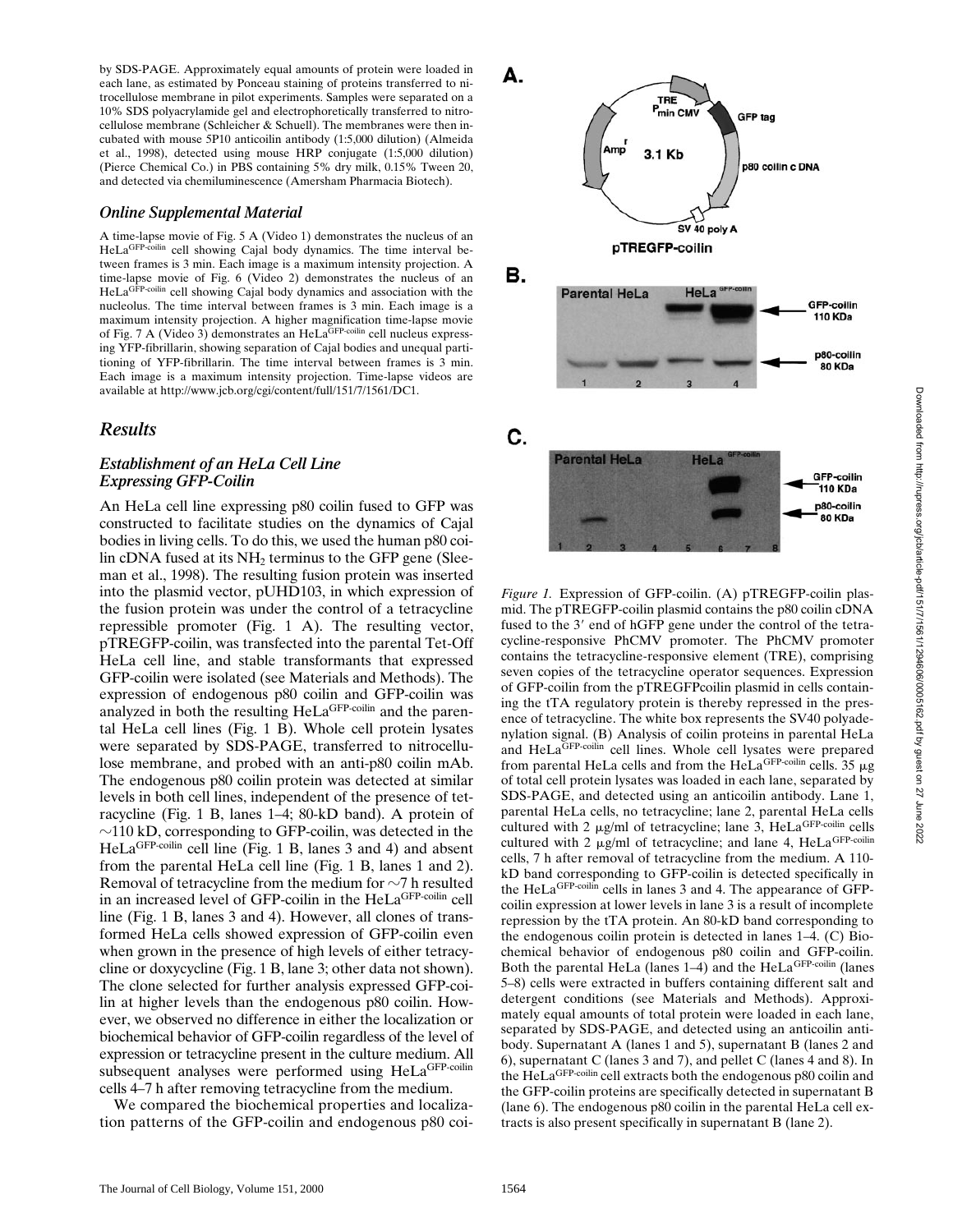

*Figure 2.* Coilin localization in parental HeLa and HeLa<sup>GFP-coilin</sup> cells. Micrographs show both differential interference contrast (DIC) and fluorescence images of the HeLa<sup>GFP-coilin</sup> cells (A–C) and the parental HeLa cells (D–F). Representative optics sections from deconvolved data sets of the HeLa<sup>GFP-coilin</sup> cells are presented (B and C) with GFP-coilin in green (B), and counterstaining detecting both endogenous p80-coilin and GFP-coilin in red (C). (A) The DIC image of the same field of cells shown in B and C. Representative optical sections from deconvolved data sets from the parental HeLa cell line are presented (E and F) with endogenous p80 coilin detected with anticoilin antibody in red (F). No GFP fluorescence is detected in the parental HeLa cell line (E). (D) The DIC image of the same field of cells shown in F. For both the parental and HeLa<sup>GFP-coilin</sup> cells, endogenous p80 coilin and GFP-coilin show an identical pattern, consisting of a diffuse nucleoplasmic signal together with several bright foci of different sizes. Bar,  $5 \mu m$ .

lin proteins to check whether the GFP-coilin fusion protein provided a valid Cajal body marker in this cell line. First, we tested whether extracting nuclei with buffers containing different salt and detergent concentrations would show any differences in the extraction properties of GFP-coilin and endogenous p80 coilin, as might be expected if the GFP tag affected the interaction of coilin with nuclear structures (Fig. 1 C, lanes 1–4). This test showed that both GFP-coilin and endogenous p80 coilin behaved identically (Fig. 1 C, lanes 5–8). The endogenous p80 coilin was also extracted by the same buffer and salt conditions in the parental HeLa cells and the HeLa<sup>GFP-coilin</sup> cells (Fig.  $1 \text{ C}$ ).

Analysis of the  $HELa<sup>GFP</sup>-coilin$  and parental HeLa cell lines in the fluorescence microscope showed that only the HeLaGFP-coilin cells expressed a GFP signal (Fig. 2, B and E). Immunostaining fixed HeLaGFP-coilin cells with an antip80 coilin mAb showed an identical pattern of labeling to the GFP-coilin signal (Fig. 2, B and C). A similar anticoilin staining pattern was also observed in the HeLa<sup>GFP-coilin</sup> and parental HeLa cells (Fig. 2, C and F). The morphology of the nuclei shown in Fig. 2 is representative of these cell lines and was observed in both fixed and living cells (see Materials and Methods).

In summary, we conclude that the localization pattern and biochemical properties of the GFP-coilin fusion protein in the HeLa<sup>GFP-coilin</sup> cell line are equivalent to the endogenous p80 coilin and provide a valid marker for studying Cajal bodies in live cells.

## *Distinct Classes of Cajal Bodies*

The staining pattern of the anticoilin mAb was compared in detail in fixed cells from both the parental and HeLaGFP-coilin cell lines. Three-dimensional images were recorded and deconvolved, and the data were presented as maximum intensity projections of the respective nuclei (Fig. 3). The parental and transformed cell lines both show a similar pattern of nuclear bodies containing coilin. This includes larger bodies, typically  $0.4-0.7 \mu m$  in diameter, and smaller bodies with a diameter  $\leq 0.2$  µm. For the purpose of this study, we will use the term CB as a generic term for all bodies containing p80 coilin. However, because the data presented below indicate differences in the structure and properties of separate classes of CBs, we will refer to the larger bodies ( $\geq 0.4$ ) as CBs and the smaller bodies  $(\leq 0.2 \mu m)$  as mini-CBs to distinguish between them where appropriate (Fig. 3, A and B; arrows indicate CBs, and arrowheads, mini-CBs). Also, coilin shows a diffuse nucleoplasmic distribution, excluding nucleoli, in both cell lines. The number of CBs and mini-CBs was counted in threedimensional images from 50 separate nuclei from both cell lines (Fig. 3 C). The total number of Cajal bodies and the ratio of CBs to mini-CBs are the same for both cell lines. This demonstrates that the presence of the smaller class of coilin positive bodies is not due to expression of the GFPcoilin fusion protein. This conclusion is supported by our parallel observations that mini-CBs can also be detected in many other mammalian cell lines (data not shown).

Immunolabeling HeLa<sup>GFP-coilin</sup> cells with antibodies specific for several nuclear antigens known to localize in Cajal bodies provided further evidence that the CBs and mini-CBs may be distinct structures (Fig. 4; other data not shown). For example, fibrillarin and the Sm snRNP proteins are detected in CBs but not in many of the smaller bodies (Fig. 4, A–D; CBs are marked with magenta arrowheads, and mini-CBs with blue arrowheads). In contrast, antibodies to the SMN and SIP1 proteins label all the bod-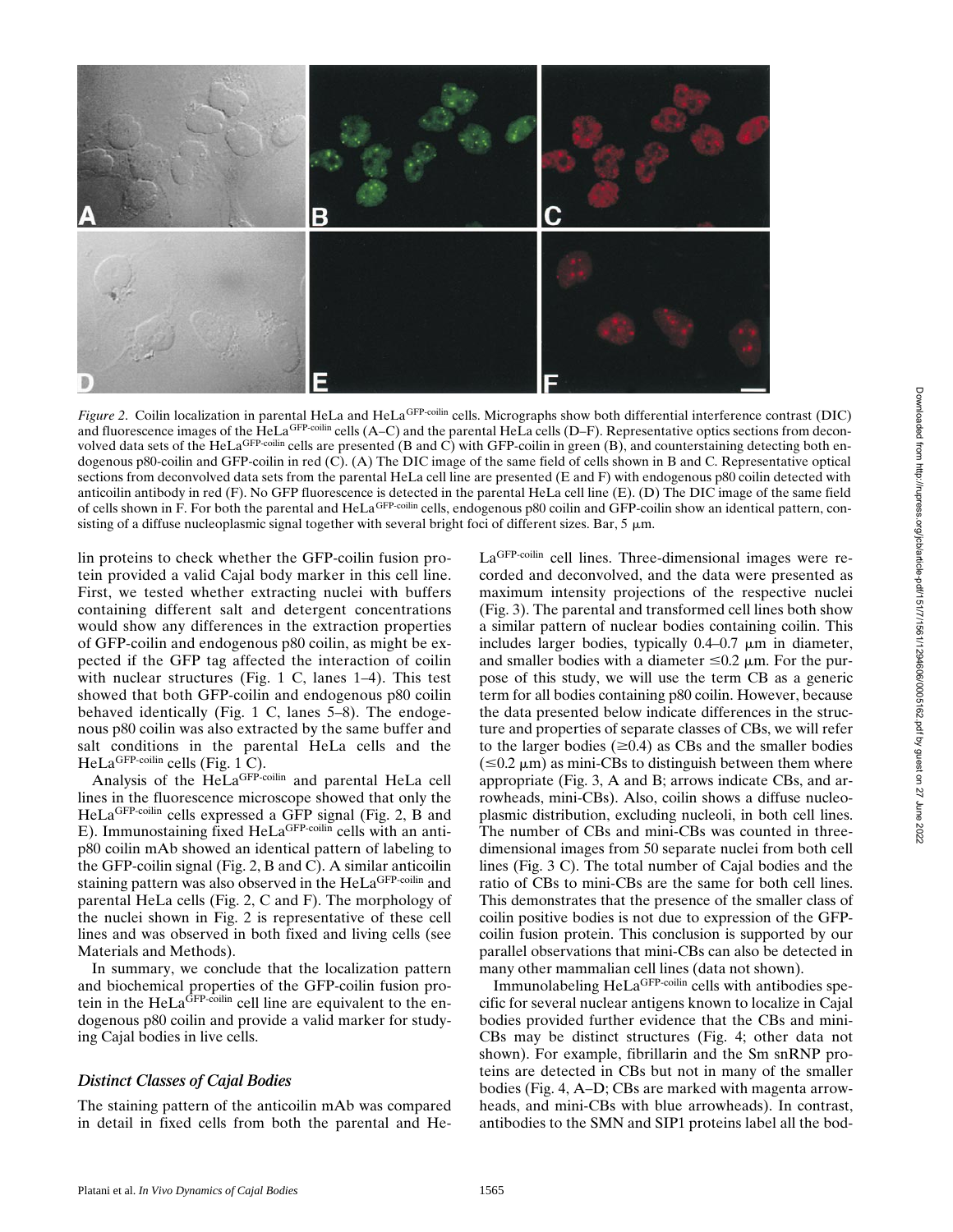

*Figure 3.* Both parental HeLa and HeLaGFP-coilin cell lines show a similar pattern and number of Cajal bodies. (A and B) Both parental HeLa and HeLaGFP-coilin cells were grown to similar confluencies on glass coverslips using the same tissue culture conditions, fixed, and analyzed in the fluorescence microscope. The HeLaGFP-coilin cells were grown in medium with no tetracycline for  $\sim$ 7 h before fixation. Maximum intensity projections of deconvolved data sets are shown from fixed parental HeLa (A) and HeLa<sup>GFP-coilin</sup> (B) cell nuclei immunolabeled using an anticoilin antibody. Both nuclei show a similar diffuse nuclear staining with additional bright Cajal bodies. The Cajal bodies appear to include at least two distinct size classes. The larger bodies,  $\geq 0.4$  µm (CBs), are shown by arrows and the smaller bodies,  $\leq 0.2$  $\mu$ m (mini-CBs), are shown by arrowheads. (C) Histogram shows the mean number of Cajal bodies in interphase nuclei of both parental HeLa and HeLaGFP-coilin cell lines. The ratio of CBs (black bars) to mini-CBs (gray bars) is the same in both cell lines. Numbers were determined using three-dimensional maximum intensity projections of all the optical sections of the deconvolved data sets from 50 different nuclei of each cell line. Error bars represent SDs. Bar,  $15 \mu m$ .

ies that contain coilin (Fig. 4, E–H). The molecular composition of mini-CBs appears to vary, as judged by antibody labeling, which could mean that there are further subclasses among these smaller bodies. In summary, we conclude that the nuclear bodies containing coilin in mammalian cells include a class of smaller structures, typically  $\leq 0.2$  µm in diameter, which may also differ in their antigen composition from the larger CBs.

#### *Visualizing Cajal Body Movement by Three-dimensional Time-Lapse Fluorescence Microscopy*

Recent studies have emphasized the dynamics of the components of the nucleus (Marshall et al., 1997; Misteli et al., 1997; Bornfleth et al., 1999; Sleeman and Lamond, 1999; Phair and Misteli, 2000). Moreover, previous studies have demonstrated movement of Cajal bodies in plant cell nuclei (Boudonck et al., 1999). Therefore, the HeLaGFP-coilin cell line was used to investigate the nature and types of movements of Cajal bodies in human cells. Time-lapse three-dimensional recordings were made from 63 separate nuclei. A typical example is shown in Fig. 5 A, which illustrates 12 time points out of 60 total three-dimensional images recorded over a period of 2 h 24 min (see Materials and Methods). Each image corresponds to a two-dimensional maximum intensity projection from 24 separate optical sections spanning the full depth of the nucleus. Examples of CBs and mini-CBs were observed in every recorded data set. In addition, several events demonstrating that Cajal bodies are indeed dynamic structures were seen in all data. In every nucleus, movement of all the Cajal bodies was detected, frequently involving translocation of Cajal bodies through the nucleoplasm (Figs. 5 A and 6; arrowheads). Finally, many examples of Cajal bodies join-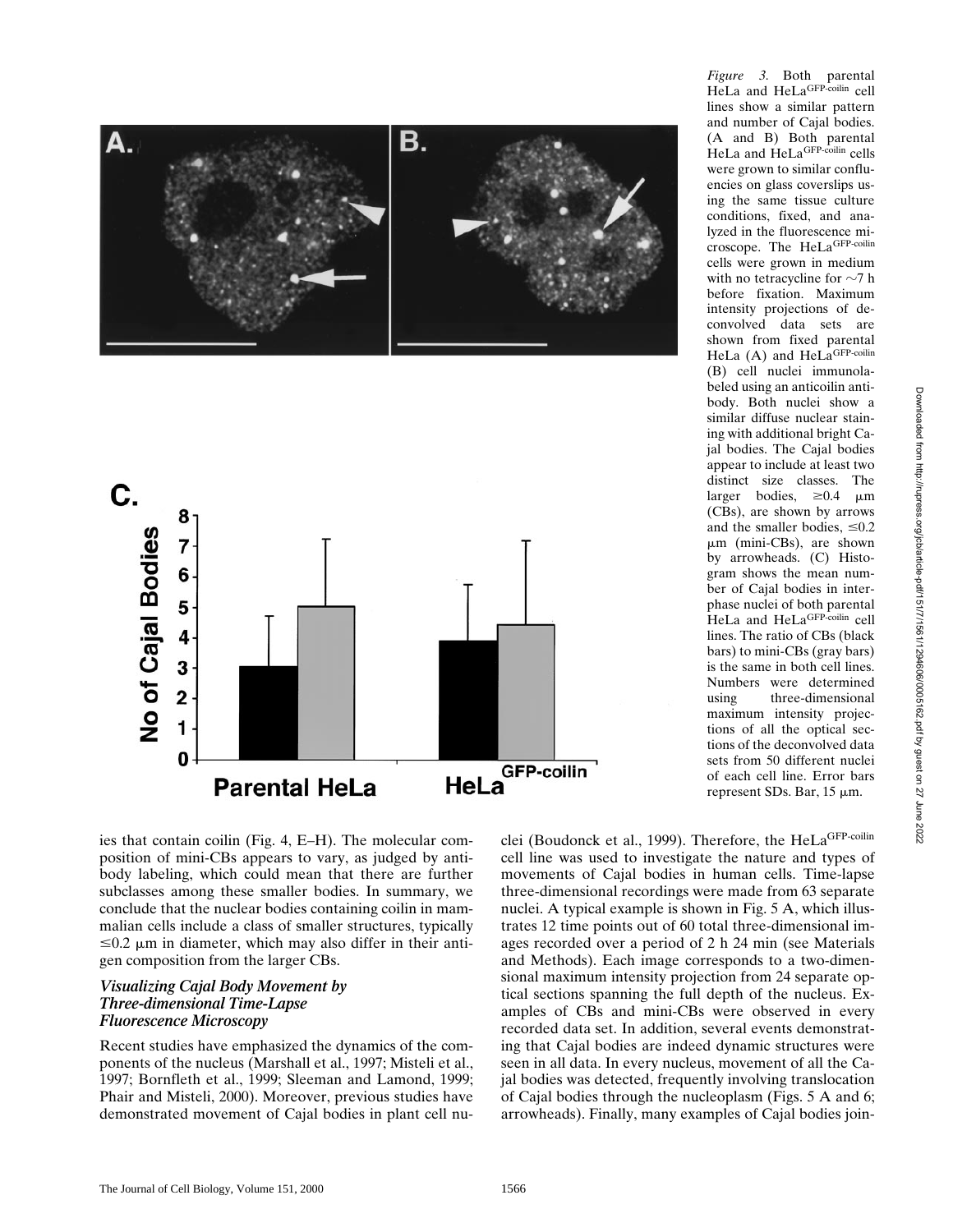

*Figure 4.* Analysis of Cajal body antigens in CBs and mini-CBs. Fluorescence micrographs of HeLa<sup>GFP-coilin</sup> cells immunolabeled with antibodies specific for known Cajal body antigens. Maximum intensity projection images of deconvolved data sets are shown with GFP-coilin in green (A, C, E, and G) and either fibrillarin (B), Sm proteins (D), SMN (F), and SIP1 (H) in red. Fibrillarin and the Sm proteins (B and D) are detected in CBs (magenta arrowheads) but not in all of the mini-CBs (blue arrowheads). SMN and SIP1 (F and H) are detected in both CBs (magenta arrowheads) and mini-CBs (blue arrowheads). Bar,  $5 \mu m$ .

ing and splitting were seen. Quantitative analysis of timelapse data showed rapid fluctuations in Cajal body velocity. Moreover, the amount of GFP-coilin in individual Cajal bodies often changed dramatically over time. Each of these observations is discussed below.

Visual examination of images of all nuclei confirmed the presence of CBs and mini-CBs in living HeLa<sup>GFP-coilin</sup> nuclei (Fig. 5 A), as described above in fixed cell nuclei. To test whether the size classes seen in the live images represented distinct families of Cajal bodies, we examined the distribution of Cajal body sizes on a histogram. By analyzing the volumes of Cajal bodies from time-lapse data of single nuclei, we observed a clustering of Cajal body volumes into two or three different classes (Fig. 5 B). The smallest population represents mini-CBs and the larger populations represent CBs. A similar result was seen for all nuclei examined  $(n = 6)$ . This analysis concurs with our data in fixed parental and HeLa<sup>GFP-coilin</sup> cells (see Figs. 2 and 3). However, we note that when we combined measurements of Cajal body volumes of up to 20 separate nuclei, we no longer observed distinct clusters of Cajal body volumes (data not shown). Therefore, combining volume data from many nuclei masked the presence of distinct size classes in individual nuclei. This implies that different nuclei can contain Cajal bodies of different sizes. Indeed, Cajal bodies change in size as cells progress through interphase (Andrade et al., 1993). In summary, we conclude that distinct size classes of Cajal bodies can exist within the nuclei of HeLa<sup>GFP-coilin</sup> cells.

## *Joining and Separation of CBs and Movement to and from Nucleoli*

The movement of Cajal bodies also involved more complex dynamic behavior. This included the joining of two bodies to form larger Cajal bodies (Fig. 5 A; magenta arrowheads). The formation of larger CBs from the joining together of smaller bodies was a common event seen in most of the nuclei during the 1–2.5-h time period analyzed. The joining events we recorded were often preceded by the movement across the nucleoplasm of one or both Cajal bodies to bring them into close proximity. Cajal bodies destined to join were frequently seen to eschew their closest neighbors in favor of translocating through the nucleoplasm to join with a distant partner. After moving close together, the bodies often remained at a fixed distance for varying time periods before a final rapid movement resulted in joining (Fig. 5 A, magenta arrowheads). Cajal body joining produces a larger body with greater fluorescence intensity than either of the two individual bodies before joining (data not shown).

Separation events were also recorded where the emergent mini-CB first moved away from the larger body and then subsequently returned and rejoined with the original Cajal body (Fig. 6; blue arrowhead). In the example shown in Fig. 6, the emergent mini-CB moves from a larger body located at the edge of the nucleus and travels through the nucleoplasm to the periphery of the nucleolus. It remains at the nucleolar periphery for  $\sim$ 30 min and then moves back to rejoin with the same CB at the edge of the nucleus. The separation of mini-CBs from larger bodies to form new structures was also observed (data not shown). Although separation of mini-CBs from larger bodies was seen less frequently than CB joining, it was still detected in 25% of the nuclei analyzed. The separation event was usually followed by the movement of the mini-CB away from the larger body. To date, all the separation events we have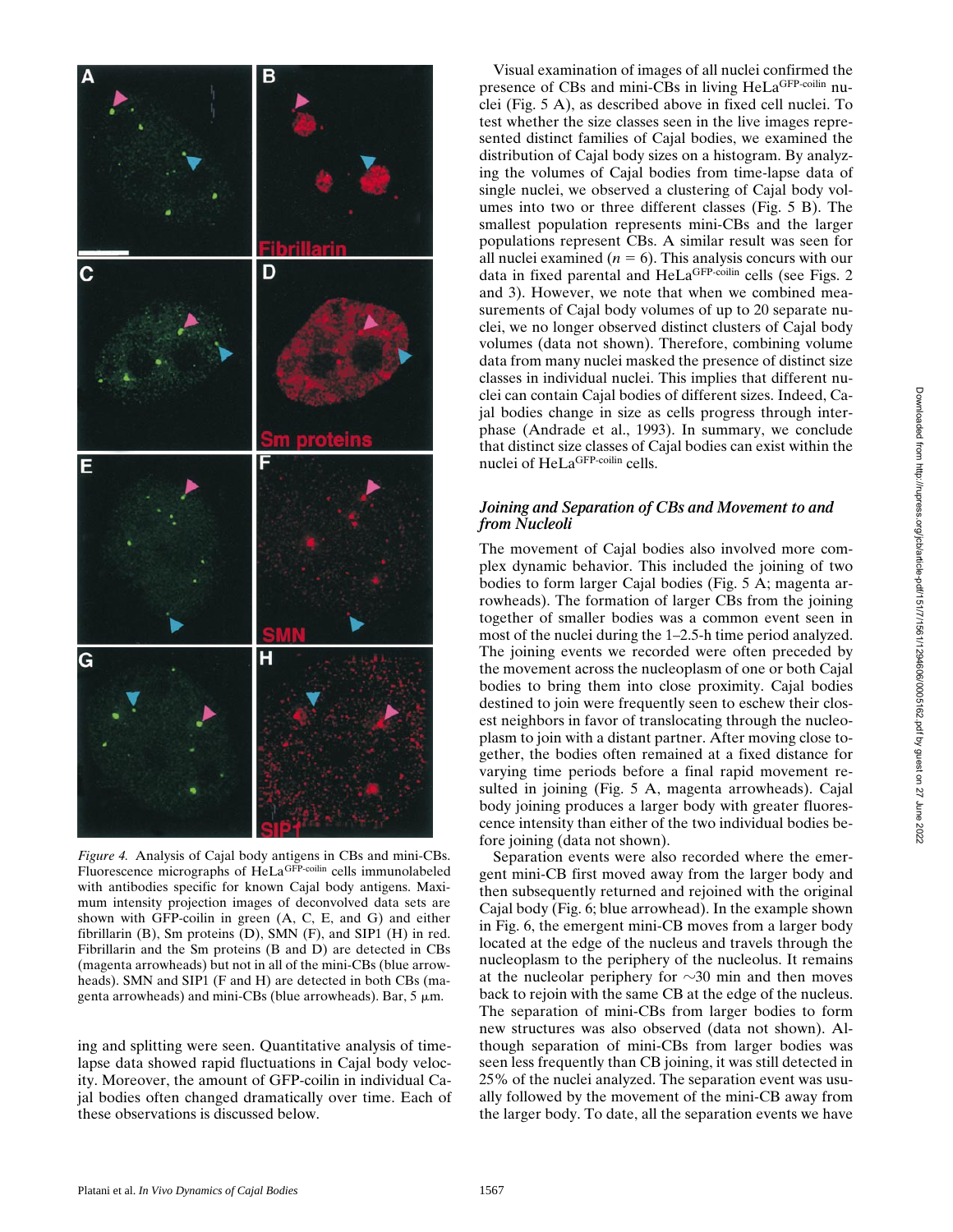



(A) A time-lapse sequence of the GFP signal from a nucleus of an HeLaGFPcollin cell. 12 out of a total of 60 time points are shown as a montage. Data were collected every 3 min for 2.5 h. Each image is a maximum intensity projection of 24 optical sections  $(0.5 \mu m \text{ each})$  spanning the entire cell nucleus. Both CBs (and mini-CBs) were observed moving. The magenta arrowhead points to a pair of Cajal bodies that fuse in the last time point. Note the changes in intensity that occur in the smaller Cajal body. The blue arrowhead points to a mini-CB that splits off from a larger CB in the second time point and then moves upwards through the nucleoplasm. An animated time-lapse version of this process is available at http://www.jcb.org/cgi/content/full/151/ 7/1561/DC1. (B) Histogram of Cajal body volumes from a time-lapse data set of an HeLaGFP-coilin nucleus. Volume measurements of all Cajal bodies from a single data set were divided into bins and plotted as a histogram. This analysis verified the presence of specific size classes of Cajal bodies (as shown by the presence of clusters of Cajal body volumes). Bar,  $10 \mu m$ .

detected occur in the nucleoplasm and have not shown any obvious association with a specific subnuclear location. This complex behavior indicates that directed mechanisms may be involved in the movement of Cajal bodies.

To analyze the molecular consequences of Cajal body separation in more detail, we transfected HeLaGFP-coilin cells with a plasmid expression vector, encoding YFPfibrillarin (see Materials and Methods). Fig. 7 A shows a Cajal body (a–c; enlarged in g–i) that splits, resulting in two Cajal bodies with unequal YFP-fibrillarin content (Fig. 7 A, d–f; enlarged in j–l). Analysis of the YFP-fibrillarin in these two Cajal bodies showed that all detectable YFP-fibrillarin was partitioned into one of them. We further analyzed the relative amounts of GFP-coilin and YFP-fibrillarin in 14 individual Cajal bodies from a single nucleus. When plotted on a histogram, we observed no relationship between the content of GFP-coilin and YFPfibrillarin in individual Cajal bodies (Fig. 7 B). Similar re-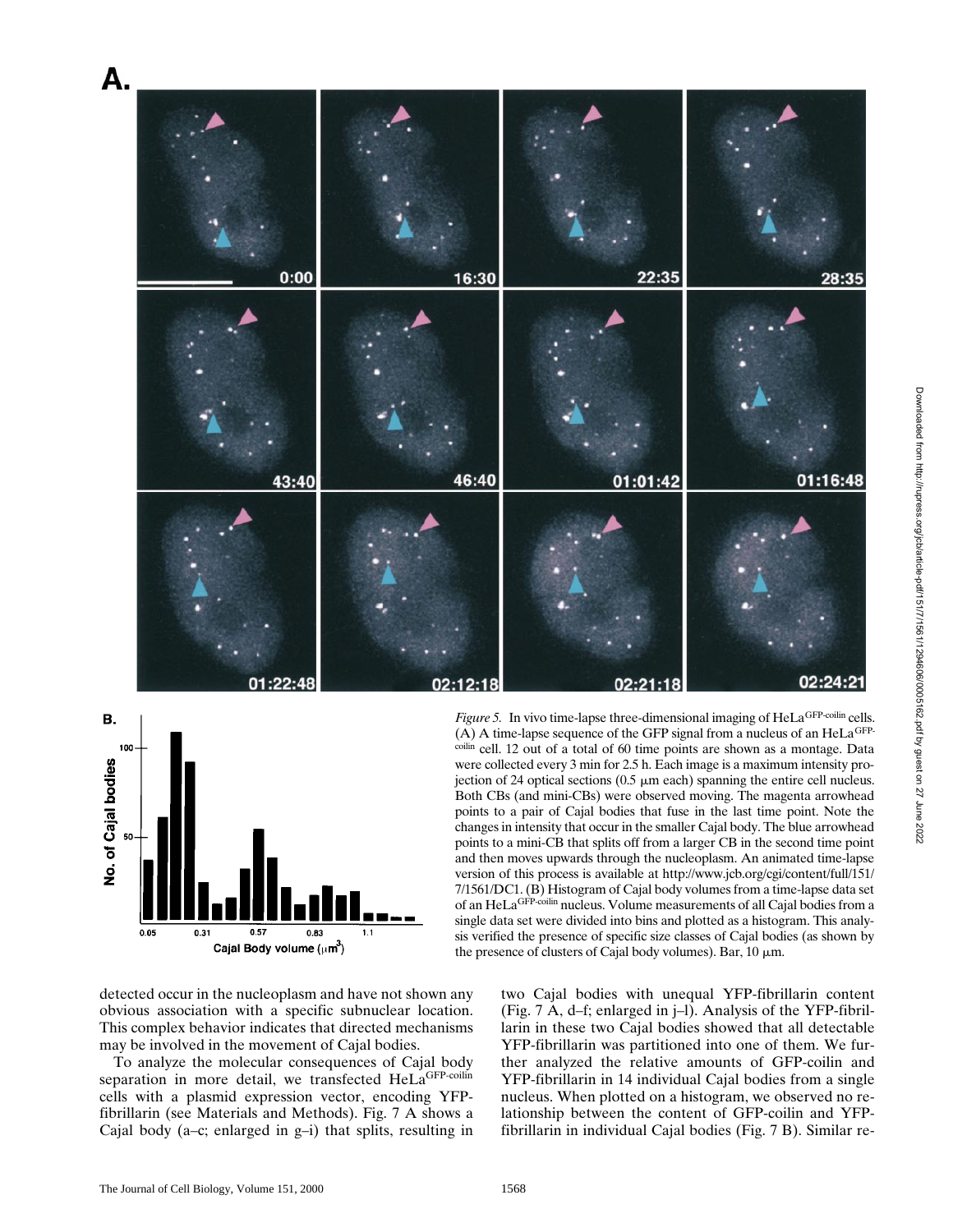

*Figure 6.* In vivo time-lapse three-dimensional analysis of an HeLa<sup>GFP-coilin</sup> cell nucleus showing movement of CBs through the nucleoplasm and separation of mini-CBs from Cajal bodies. 12 three-dimensional time-lapse images out of a total of 22 are shown as a montage. The image at each time point is a maximum intensity projection of 20 optical sections  $(0.5 \mu m \text{ each})$  scanning the entire cell nucleus. Data were collected every 3 min over a period of 2.25 h. Note the movement of a CB (magenta arrowheads) through the nucleoplasm from right to left bringing it into close proximity to a Cajal body that was located at the opposite side of the nucleus at time 0.00. A mini-CB (blue arrowhead) can be seen separating from a larger Cajal body located at the nuclear periphery, moving to the nucleolus and returning back to the same Cajal body from where it originated. An animated time-lapse version of this process is available at http://www.jcb.org/cgi/content/full/151/7/1561/DC1. Bar, 15 μm.

sults were obtained from Cajal bodies in seven other nuclei (data not shown). The data in Fig. 7 demonstrate that the amounts of YFP-fibrillarin in Cajal bodies are not correlated with the amounts of GFP-coilin, and that these different molecules might be actively partitioned between different Cajal bodies. These data from live cell imaging confirm the differences in molecular composition for Cajal bodies seen in fixed cells (see Fig. 4). Importantly, the data from live cells also show that the molecular composition of Cajal bodies can change over time.

It is possible that the splitting reactions reported above represent one mechanism for the generation of new Cajal bodies. Also, we have recorded multiple examples in which Cajal bodies appear de novo in the nucleoplasm, and in which Cajal bodies move through the nucleoplasm to join the nucleolar periphery. The time-lapse data are inconsistent with the idea that all Cajal bodies originate from the periphery of nucleoli. We do not exclude that some Cajal bodies may originate at nucleoli. However, at least in the HeLaGFP-coilin cell line, this was not observed as the major mechanism of Cajal body formation.

#### *Differential Movements of Cajal Bodies in Living Cells*

An analysis of Cajal body dynamics in living cells provided additional evidence that the smaller mini-CBs represent a distinct class of nuclear bodies. The velocities of individual Cajal bodies varied significantly during the time period of data collection (Fig. 8). Individual Cajal bodies moved at varying rates  $\leq 0.9$   $\mu$ m/min. Separate analysis of mini-CBs showed that they reached higher velocities and altered their velocities over a wider range than the larger CBs (Fig. 8). We next determined the maximum velocity achieved for 14 separate CBs and mini-CBs and expressed this as the mean maximum velocity for CBs and mini-CBs. This showed that the mean maximum velocity for CBs was 0.48 ( $\pm$ 0.08)  $\mu$ m/min and 0.65 ( $\pm$ 0.13)  $\mu$ m/min for mini-CBs. The findings that individual mini-CBs achieve higher instantaneous velocities than CBs (Fig. 8) and that, as a group, mini-CBs have higher maximum velocities than CBs are consistent with the idea that mini-CBs and CBs may be distinct, if related, structures. The differences in Cajal body migration distance and velocity likely result from differences in interactions between Cajal bodies and other nuclear components that either constrain or promote movement.

#### *Variation in GFP-Coilin Association of Cajal Bodies*

The GFP-coilin and endogenous p80 coilin proteins are present in a diffuse nucleoplasmic pool and in Cajal bodies (see Fig. 3). To analyze the movement of coilin between Cajal bodies and the nucleoplasmic pool, we measured how the content of GFP-coilin in individual bodies varied with time. Fig. 9 shows the total GFP-coilin content, expressed as fluorescence, of a CB and mini-CB from the same nucleus, analyzed over a time period of 1 h. Each measurement has been corrected for changes in back-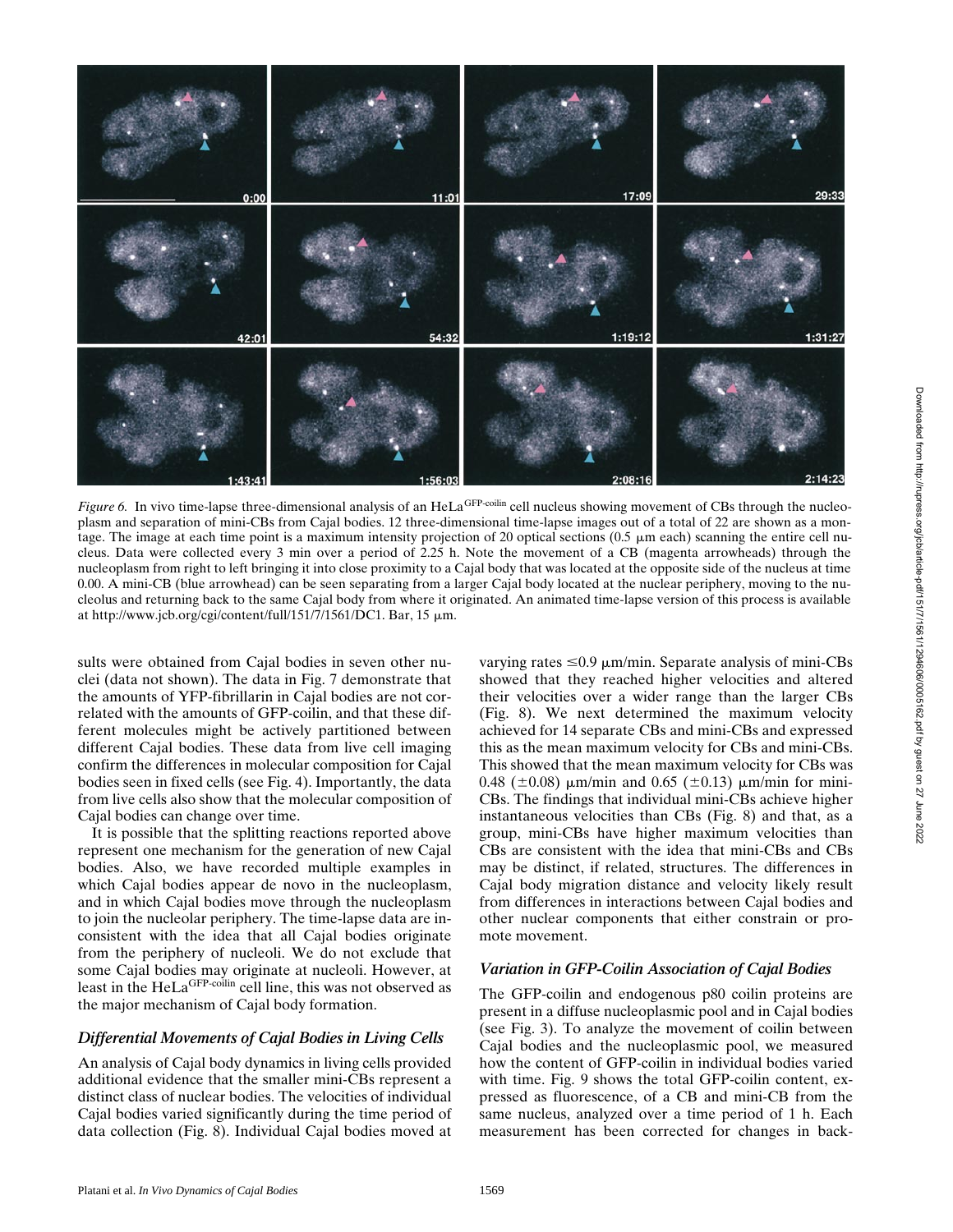

*Figure 7.* Differential partition of components after separation of a Cajal body. (A) A plasmid containing YFPfibrillarin was transfected into HeLaGFP-coilin cells (see Materials and Methods). Maximum intensity projections from time-lapse threedimensional data sets are shown. Top two rows show GFP-coilin (a–c) and YFPfibrillarin (d–f). The boxed region is enlarged in the bottom three rows to show a CB splitting that generates an unequal distribution of YFPfibrillarin to the two resulting Cajal bodies (GFP-coilin, g–i; YFP-fibrillarin, j–l; overlay, m–o). An animated timelapse version of this process is available at http:// www.jcb.org/cgi/content/full/ 151/7/1561/DC1. Bars: (a–f)  $5 \mu m$ ; (g-o) 1  $\mu m$ . (B) Histogram showing fluorescence from individual Cajal bodies from YFP-fibrillarin–transfected HeLa<sup>GFP-coilin</sup> cells. The total GFP-coilin and YFP-fibrillarin fluorescence for each Cajal body in a nucleus was summed and corrected for nuclear background nuclear fluorescence. To plot these on the same scale, data were expressed as a fraction of the maximum Cajal body fluorescence for each protein. The relative levels of the two proteins varied significantly between individual Cajal bodies. Black bars, GFP-coilin; white bars, YFP-fibrilarin.

ground nucleoplasmic fluorescence (see Materials and Methods). Frequent variations in the GFP-coilin content of individual bodies, up to eight times its initial value, occur over time periods of  $\leq 10$  min (Fig. 9; and data not shown). These changes appeared as regular smooth transitions and did not represent random fluctuations in measurements. Many examples of an increase in GFP-coilin

content in one Cajal body and a simultaneous decrease in another within the same nucleus were noted (Fig. 9; and data not shown). This excludes the possibility that changes in nuclear GFP-coilin content were caused indirectly by the method of imaging and analysis, or reflected significant changes in GFP-coilin protein concentration in the nucleus. We observe no significant change in the total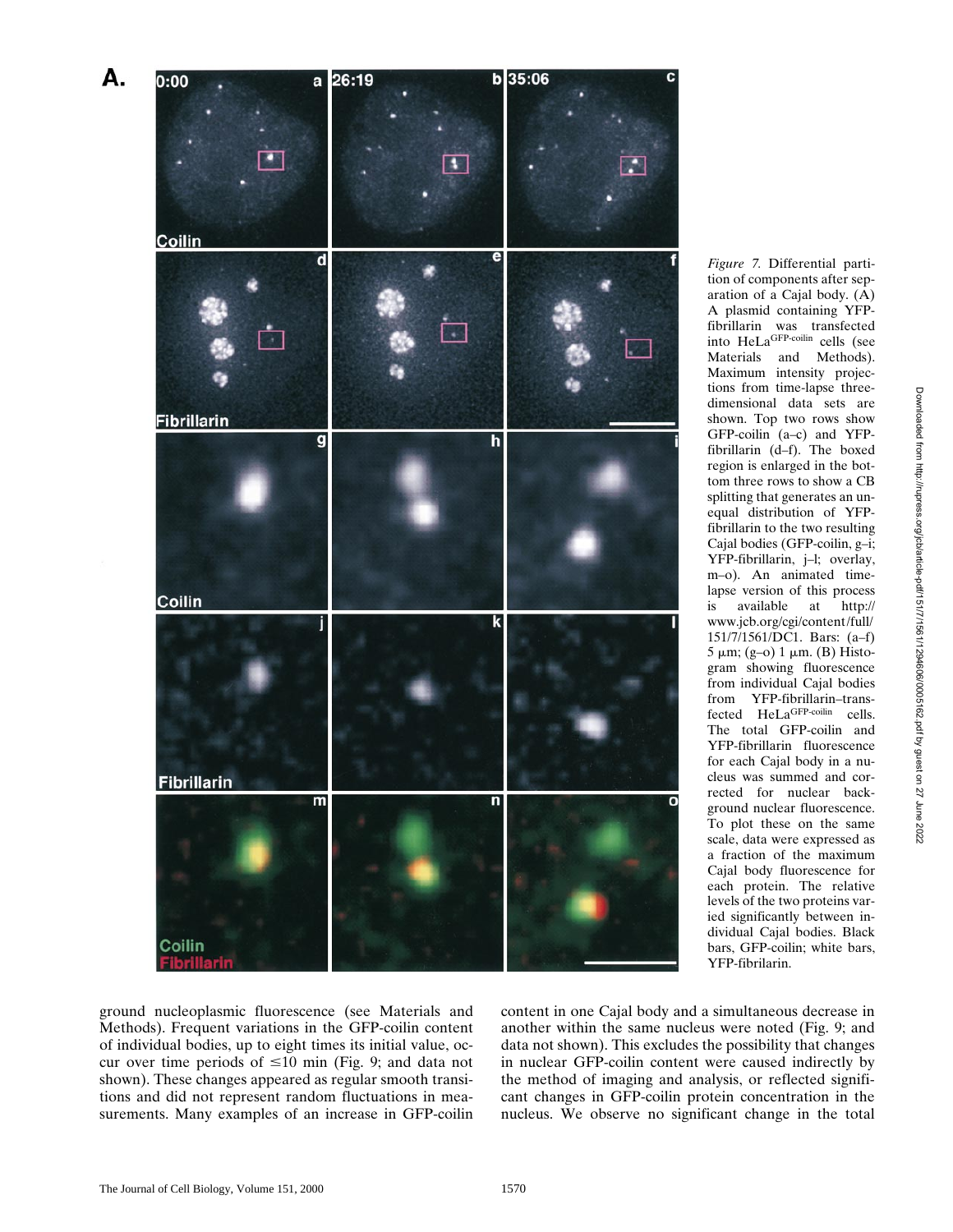

*Figure 7 (continued)*

level of nuclear GFP-coilin during the time period of imaging. The simplest explanation for the finding that the amount of GFP-coilin in Cajal bodies can change dramatically is that GFP-coilin can transit between Cajal bodies and the nucleoplasm.

#### *Discussion*

We report here the establishment of a stable HeLa cell line (HeLaGFP-coilin) that expresses the widely used Cajal body marker protein, p80 coilin, fused to GFP. The GFPcoilin fusion protein shows identical localization and biochemical behavior to endogenous p80 coilin in this HeLa cell line and, thereby, provides a useful tool for studying



*Figure 8.* Analysis of Cajal body velocities. A plot of the change in the instantaneous velocities over a 1-h time period for a representative CB (filled diamonds) and mini-CB (open circles) from the same nucleus. Positions of Cajal bodies were determined using a three-dimensional segmentation algorithm (see Materials and Methods) and corrected for any motion of the whole nucleus. Mini-CBs achieve higher instantaneous velocities than CBs and show greater variation in their velocity over time.

Cajal body dynamics in live human cells. Analysis of 63 separate cells by time-lapse fluorescence microscopy for periods of 1.5–2.5 h showed that all Cajal bodies can move in every interphase nucleus. A range of movements was observed, including translocation through the nucleoplasm, joining together of individual Cajal bodies, and the separation of smaller bodies away from larger ones. Cajal bodies were observed moving to and from the nucleolar periphery and within the nucleolus. These data reveal that Cajal bodies in human cells can be very mobile and show an unexpectedly large range of movements that may be important for their cellular functions. This study also shows that at least two classes of Cajal bodies, which differ in size, molecular composition, and dynamic behavior, can be distinguished. Our results are reminiscent of previous ultrastructural studies of Cajal bodies that reported a variety of Cajal body sizes (Hardin et al., 1969; Hervas et al., 1980; Lafarga et al., 1983; Carmo-Fonseca et al., 1993). We refer to the larger Cajal bodies (diameter  $\geq 0.4 \mu m$ ) as CBs and the smaller bodies (diameter  $\leq 0.2 \mu m$ ) as mini-CBs. The two classes were detected in both fixed and living cells and were observed to interact through both joining and separation events.

The movement of Cajal bodies does not occur at constant velocities. Instead, we observe large fluctuations in rates of movement over time as individual bodies move through the nucleoplasm. The fastest instantaneous rates we have measured so far were up to  $0.9 \mu m/min$ . The most rapid movements were only seen with the smaller mini-CBs. In contrast, the larger CBs generally moved over smaller distances and at slower rates. In at least some cases, the movement of the larger CBs appeared to be restricted within a confined nuclear volume (data not shown). This may reflect the local structure of the nucleus and/or its interactions with other nuclear components. Previous studies have shown that some Cajal bodies are associated with specific gene loci (Callan et al., 1991; Frey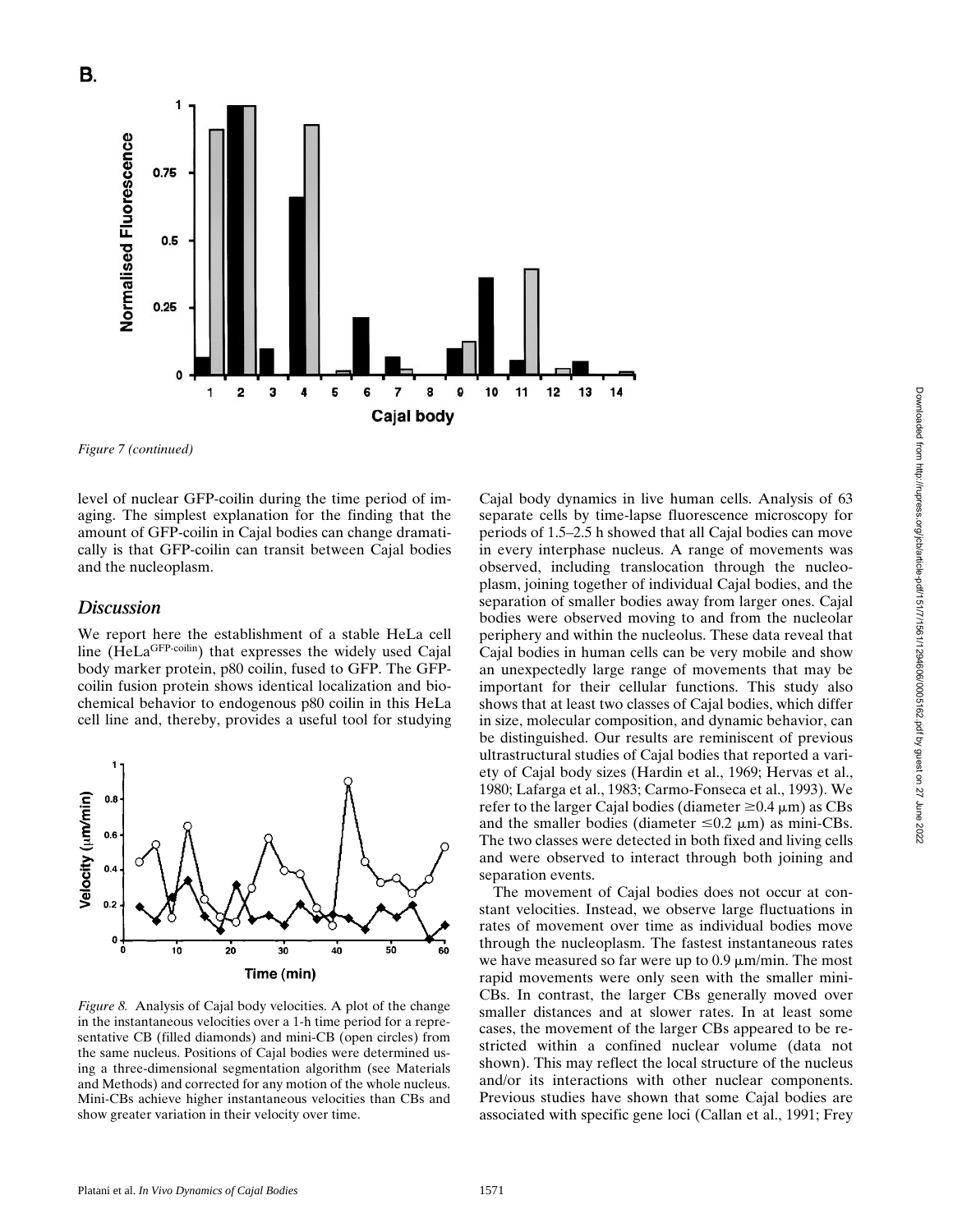

*Figure 9.* Temporal variations in GFP-coilin content of Cajal bodies. A plot of the GFP-coilin content of a CB (filled diamonds) and mini-CB (open circles) plotted as a function of time. GFP-coilin content was calculated by summing fluorescence within each CB and mini-CB throughout the time-lapse data set. Each measurement of summed fluorescence was corrected for any contribution from background nucleoplasmic fluorescence and errors in volume determination (see Materials and Methods). In addition, the level of background nucleoplasmic fluorescence is plotted (dotted line). The GFP content of the CB is higher than the mini-CB, although both show systematic variations in GFP-coilin content. This indicates that coilin can move between both types of bodies and the diffuse nucleoplasmic pool.

and Matera, 1995; Smith et al., 1995; Matera, 1998; Frey et al., 1999). Associations between Cajal bodies and genes for histones and the U1 and U2 snRNAs were shown to be unstable, suggesting that those Cajal bodies that associate with specific gene clusters might do so transiently and be motile (Frey and Matera, 1995). Our data confirm this hypothesis. In addition, chromatin has been found to undergo passive diffusion within constrained volumes in vivo (Marshall et al., 1997; Bornfleth et al., 1999). Whether Cajal body movements are coupled to chromatin dynamics remains to be determined. It is possible that the variations in Cajal body velocities we detect reflect changes in their association with chromatin. However, interactions with chromatin might be only one of several ways Cajal body dynamics are regulated. We consider it unlikely that the complex range of directional movements and interactions of the Cajal bodies observed here could all be explained by passive processes (for example, see Figs. 5 and 6) (Phair and Misteli, 2000). The specific joining and splitting events reported here (see Figs. 7 and 8) strongly suggest an active, regulated event. This may include an active translocation mechanism. However, directed movement of Cajal bodies could be the result of actively regulated binding to nuclear components combined with passive diffusion within the nucleoplasm. These issues will be addressed in future studies through a detailed quantitative analysis of Cajal body movement and the relationship between chromatin, other nuclear bodies, and Cajal body dynamics.

Our measurements of the GFP-coilin content of Cajal bodies demonstrate another dynamic aspect of Cajal bodies, namely large (up to eightfold) changes in GFP-coilin content. Our observation that the GFP-coilin content of individual Cajal bodies can increase and decrease suggests there may be a constant flux of p80 coilin between Cajal bodies and the nucleoplasm. These changes may reflect Cajal body assembly and disassembly. Alternatively, the

structure of the Cajal body may stay intact, but the amounts of GFP-coilin contained in it may change. We are currently examining these issues by simultaneously measuring changes in multiple Cajal body components over time in living cells. Regardless, the evidence presented here suggests that p80 coilin exchanges between a nucleoplasmic pool and the Cajal body.

This study establishes that individual Cajal bodies in live human cells are dynamic and can undergo significant movements and rearrangements during interphase. Previously, Boudonck et al. (1999) have reported the analysis of a GFP-fusion to the plant  $U2$  snRNP protein,  $B''$  in tobacco BY-2 cells and Arabidopsis plants. Although the U2 snRNP particle is found in both Cajal bodies and nuclear speckles in mammalian and plant cell nuclei, in BY-2 cells the B" protein labels Cajal bodies distinctively. This revealed movement of bodies in 70% of the 60 cells studied by time-lapse confocal fluorescence microscopy over a period of 6–12 h. Rates of movement varied from  $\leq$ 1 to  $\sim$ 10  $\mu$ m/h. These rates are slower than the fastest movements of Cajal bodies in HeLa cells. However, the fastest movements detected in HeLa cells result from the smaller mini-CBs. It is not clear whether these structures were analyzed in the plant cells because Boudonck et al. (1999) refer to detecting smaller bodies that could not be analyzed due to their rapid photobleaching. In 20% of the plant cell nuclei where movement was observed, a process of "coalescence" of bodies was seen. It is likely that this process is similar to the joining of Cajal bodies to form the larger structures that we report here, although this appears to be a more frequent event in human cells  $(>\!\!70\%$  nuclei). In addition, the joining or coalescence of CBs in plant cells was only observed at the nucleolar periphery, whereas in HeLa cells we also detect joining of bodies in the nucleoplasm. Also, the separation of smaller bodies from larger CBs that we observe in the HeLa cells was not reported in plant cells. Finally, the data from the plant cells show more interactions of bodies within the nucleolus and at the nucleolar periphery than we observe in the HeLa cells. This may occur because the plant cells studied had particularly large nucleoli, which occupied more of the nuclear volume than the nucleoli in the HeLa cells. It has yet to be determined whether these differences reflect fundamental differences between plant and animal cells or possibly differences between the specific cell types analyzed. It will be important to study the dynamics of Cajal bodies in many cell types and organisms to evaluate these differences. Overall, a comparison of the data from plant and animal cells indicates that Cajal bodies in both cases can be highly mobile structures. Further analyses are required to determine whether similar molecular mechanisms are involved in these movements and whether the nuclear bodies are performing the same biological functions in animal and plant cells.

Based on differences we observed here in their size, mobility, and antigen composition, it appears that the Cajal bodies may comprise at least two separate classes of nuclear structures. We also observed that the volumes of large and small Cajal bodies differed between individual nuclei. Previous analysis has shown that Cajal bodies increase in size during S and G2 phases of the cell cycle (Andrade et al., 1993). Therefore, it seems likely that the het-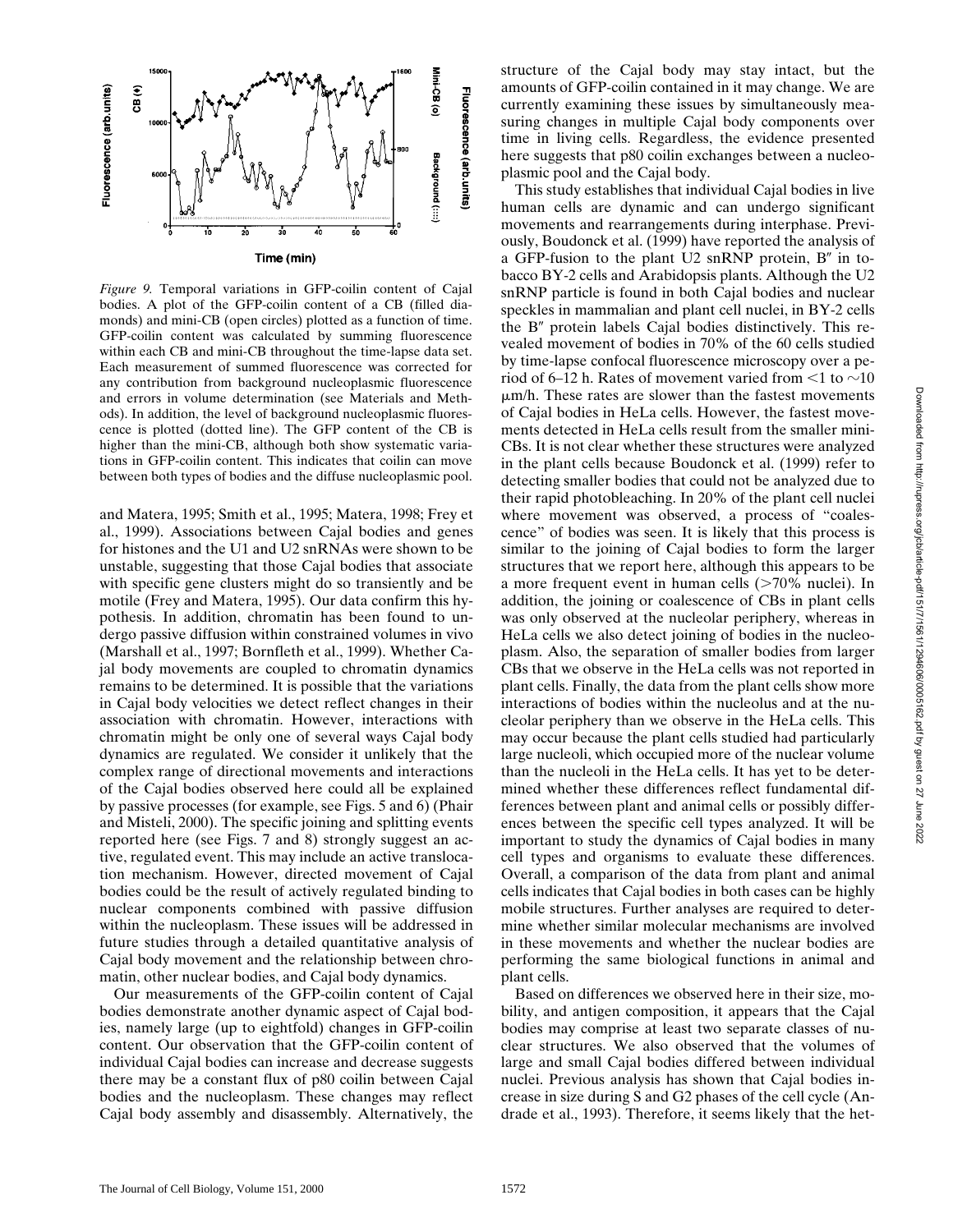erogeneity in Cajal body size seen in this study reflects, at least in part, differences in cell cycle stage in different cells. It will be interesting to analyze in detail how the size and interactions of Cajal bodies are affected by progression through the cell cycle.

Also, we have observed heterogeneity in the molecular composition of Cajal bodies in both fixed and living HeLa cells (see Figs. 4 and 8). This is consistent with previous observations that certain nuclear antigens, such as fibrillarin, are found to colocalize with coilin in some cell types but not in others or in a subset of Cajal bodies in the same nucleus (Raska et al., 1990; Carmo-Fonseca et al., 1991; Raska et al., 1991; Jimenez-Garcia et al., 1994; Alliegro and Alliegro, 1998). The idea that Cajal bodies may represent a family of two or more related structures raises the possibility that they could also perform different functions in the nucleus. Several different models have been proposed for possible functions of Cajal bodies including roles in controlling histone and snRNA gene expression, maturation of snRNPs, assembly of macromolecular complexes, and the transport of molecules within the nucleoplasm (Bohmann et al., 1995b; Pellizzoni et al., 1998; Frey et al., 1999; Gall et al., 1999; Narayanan et al., 1999; Sleeman and Lamond, 1999). If there are separate classes of Cajal bodies, then it is possible that some of these functions could be specifically carried out by one type of Cajal body. The range of Cajal bodies present may also vary either between cell types or within a given cell according to cell cycle changes or variations in metabolic activity.

Cajal bodies were first described by Ramon y Cajal (1903) as "nucleolar accessory bodies" because of their frequent association with the nucleolar periphery. The time-lapse analyses we have performed indicate that Cajal bodies can move to the nucleolar periphery from the nucleoplasm, consistent with a possible transport function. Although they do not contain rRNA, Cajal bodies do contain some nucleolar antigens, including fibrillarin and NOPP140, and may mediate interactions between the nucleolus and other nucleoplasmic structures. It is possible that both the joining and separation of Cajal bodies may also be connected with some form of transport events.

There is increasing evidence that the nucleus is a highly dynamic cellular compartment. Recent studies using GFP fusions have demonstrated the movement of specific protein molecules to and from nucleoli and speckles (Misteli et al., 1997; Misteli, 2000). The data we report here further support the dynamic nature of the nucleus and show that nuclear bodies in animal cells move and interact both with themselves and with nucleoli. Analysis of stable human cell lines expressing either wild-type or mutated forms of fibrillarin fused to GFP also demonstrates movements of Cajal bodies in vivo (Snaar et al., 2000).

It is clearly very important to study the dynamic properties of nuclear bodies in order to characterize their likely functions and interactions with other nuclear components. The fact that Cajal bodies are shown to move position, join, and separate in the same nucleus at different time points means that conclusions based exclusively on single static images could provide an incomplete or misleading picture of their nuclear organization. We have recently isolated stable cell lines in which other nuclear structures apart from Cajal bodies are also labeled with marker proteins fused to fluorescent protein tags. Future studies will be aimed at using these reagents to further characterize the dynamic properties and interactions of animal cell nuclei.

The authors thank the Advanced Quantitative Light Microscopy course at the Marine Biological Laboratory, Woods Hole, MA, where some of the initial time-lapse microscopy experiments were performed. We thank members of the Lamond lab for help and support during these experiments.

M. Platani was supported by Dame Catherine Cookson and Biotechnology and Biological Sciences Research Council studentships. J.R. Swedlow is a Wellcome Trust Research Career Development Fellow. A.I. Lamond is a Wellcome Trust Principal Research Fellow.

Submitted: 30 May 2000 Revised: 16 October 2000 Accepted: 17 October 2000

#### *References*

- Agard, D.A., Y. Hiraoka, P. Shaw, and J.W. Sedat. 1989. Fluorescence microscopy in three dimensions. *Methods Cell Biol.* 30:353–377.
- Alliegro, M.C., and M.A. Alliegro. 1998. Protein heterogeneity in the coiled body compartment. *Exp. Cell Res.* 239:60–68.
- Almeida, F., R. Saffrich, W. Ansorge, and M. Carmo-Fonseca. 1998. Microinjection of anticoilin antibodies affects the structure of coiled bodies. *J. Cell Biol.* 142:899–912.
- Andrade, L.E., E.K. Chan, I. Raska, C.L. Peebles, G. Roos, and E.M. Tan. 1991. Human autoantibody to a novel protein of the nuclear coiled body: immunological characterization and cDNA cloning of p80-coilin. *J. Exp. Med.* 173:1407–1419.
- Andrade, L.E.C., E.M. Tan, and E.K.L. Chan. 1993. Immunocytochemical analysis of the coiled body in the cell-cycle and during cell proliferation. *Proc. Natl. Acad. Sci. USA.* 90:1947–1951.
- Bohmann, K., J. Ferreira, N. Santama, K. Weis, and A.I. Lamond. 1995a. Molecular analysis of the coiled body. *J. Cell Sci. Suppl.* 19:107–113.
- Bohmann, K., J.A. Ferreira, and A.I. Lamond. 1995b. Mutational analysis of p80 coilin indicates a functional interaction between coiled bodies and the nucleolus. *J. Cell Biol.* 131:817–831.
- Bornfleth, H., P. Edelmann, D. Zink, T. Cremer, and C. Cremer. 1999. Quantitative motion analysis of subchromosomal foci in living cells using fourdimensional microscopy. *Biophys. J.* 77:2871–2886.
- Boudonck, K., L. Dolan, and P.J. Shaw. 1999. The movement of coiled bodies visualized in living plant cells by the green fluorescent protein. *Mol. Biol. Cell.* 10:2297–2307.
- Callan, H.G., J.G. Gall, and C. Murphy. 1991. Histone genes are located at the sphere loci of *Xenopus* lampbrush chromosomes. *Chromosoma*. 101:245–251.
- Capco, D.G., K.M. Wan, and S. Penman. 1982. The nuclear matrix: threedimensional architecture and protein composition. *Cell*. 29:847–858.
- Carmo-Fonseca, M., R. Pepperkok, B.S. Sproat, W. Ansorge, M.S. Swanson, and A.I. Lamond. 1991. In vivo detection of snRNP-rich organelles in the nuclei of mammalian cells. *EMBO (Eur. Mol. Biol. Organ.) J.* 10:1863–1873.
- Carmo-Fonseca, M., J. Ferreira, and A.I. Lamond. 1993. Assembly of snRNPcontaining coiled bodies is regulated in interphase and mitosis—evidence that the coiled body is a kinetic nuclear structure. *J. Cell Biol.* 120:841–852.
- Carvalho, T., F. Almeida, A. Calapez, M. Lafarga, M.T. Berciano, and M. Carmo-Fonseca. 1999. The spinal muscular atrophy disease gene product, SMN: a link between snRNP biogenesis and the Cajal (coiled) body. *J. Cell Biol.* 147:715–728.
- Fey, E.G., and S. Penman. 1988. Nuclear matrix proteins reflect cell type of origin in cultured human cells. *Proc. Natl. Acad. Sci. USA.* 85:121–125.
- Frey, M.R., and A.G. Matera. 1995. Coiled bodies contain U7 small nuclear-RNA and associate with specific DNA sequences in interphase human cells. *Proc. Natl. Acad. Sci. USA.* 92:5915–5919.
- Frey, M.R., A.D. Bailey, A.M. Weiner, and A.G. Matera. 1999. Association of snRNA genes with coiled bodies is mediated by nascent snRNA transcripts. *Curr. Biol.* 9:126–135.
- Gall, J.G., A. Tsvetkov, Z. Wu, and C. Murphy. 1995. Is the sphere organelle/ coiled body a universal nuclear component? *Dev. Genet.* 16:25–35.
- Gall, J.G., M. Bellini, Z. Wu, and C. Murphy. 1999. Assembly of the nuclear transcription and processing machinery: CBs (coiled bodies) and transcriptosomes. *Mol. Biol. Cell*. 10:4385–4402.
- Gossen, M., and H. Bujard. 1992. Tight control of gene expression in mammalian cells by tetracycline-responsive promoters. *Proc. Natl. Acad. Sci. USA.* 89:5547–5551.
- Hardin, J.H., S.S. Spicer, and W.B. Greene. 1969. The paranucleolar structure, accessory body of Cajal, sex chromatin, and related structures in nuclei of rat trigeminal neurons: a cytochemical and ultrastructural study. *Anat. Rec*. 164: 403–431.
- He, D.C., J.A. Nickerson, and S. Penman. 1990. Core filaments of the nuclear matrix. *J. Cell Biol.* 110:569–580.
- Hervas, J.P., J. Villegas, D. Crespo, and M. Lafarga. 1980. Coiled bodies in su-